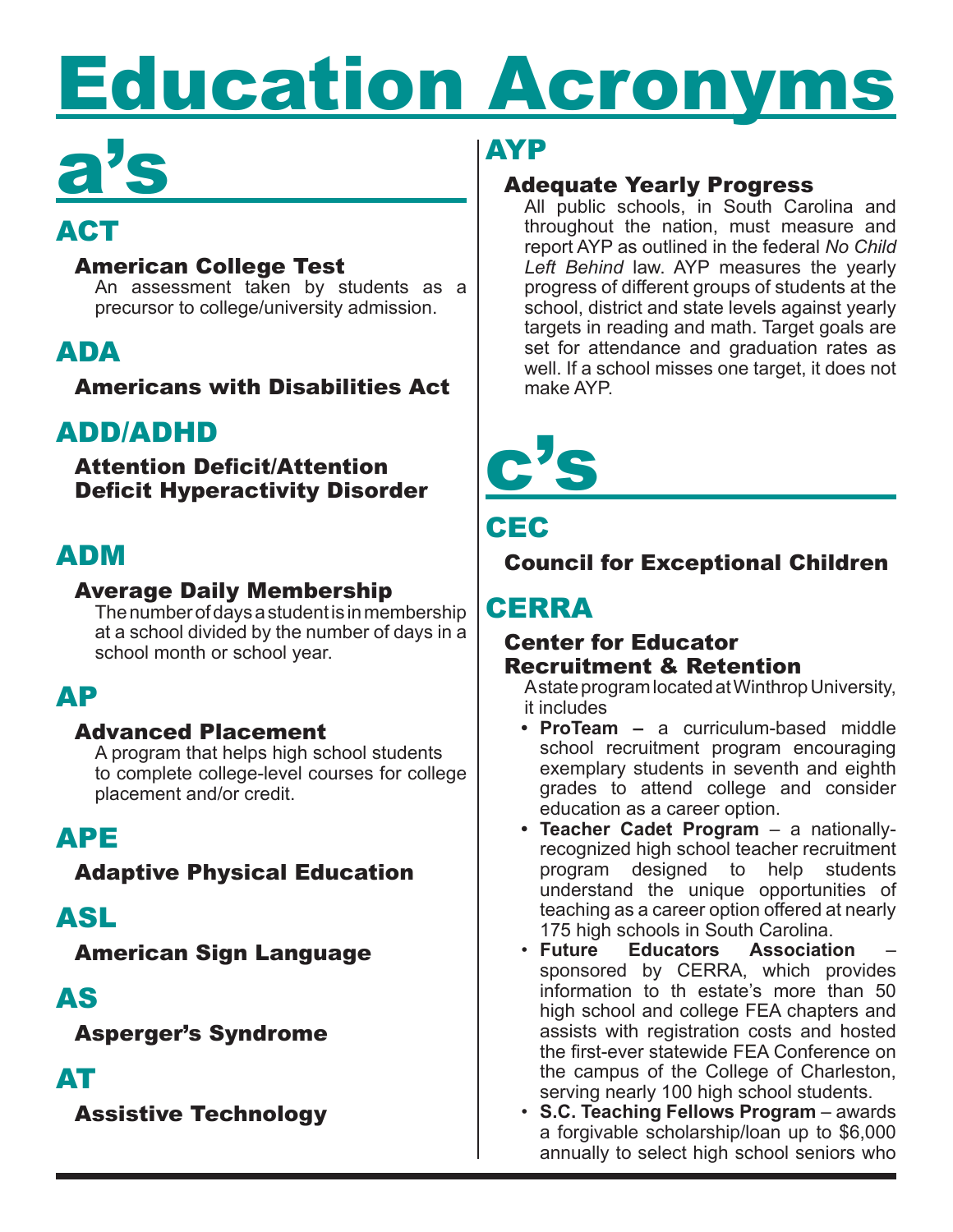exhibit a strong desire to become teachers

- • **Online Job Bank** outlet for districts to post teacher vacancies and for teacher candidates to locate teaching positions in all 85 school districts.
- • **S.C. Teacher Expo** a one-day job fair designed to match teacher candidates to current district vacancies held annually on the first Monday of June in Columbia,<br>• S.C. Educator Employment
- **Educator Employment and Certification Application System** – onestop-shop allowing job candidates to apply to all districts in South Carolina through a single application.
- • **State Teacher Forum** supports development of teacher leadership for State Teacher Forum through workshop and training experiences. Teacher Leaders receiving support and professional development from CERRA also include National Board teachers, district liaisons, and loan applicants; public school and education institution instructors for CERRA's programs; trained mentors; and other district level liaisons involved in retention and advancement programs.

#### CF

Cystic Fibrosis

#### CP

Cerebral Palsy

## d's

#### DB

Deaf-Blind

#### DD

Developmental Delay

## DD Act

Developmental Disabilities Assistance and Bill of Rights Act

#### DS

Down Syndrome

## DSS

Department of Social Services



## EAGLE

Enrichment & Acceleration for the Gifted Learners Education

#### EBD

Emotional and Behavioral **Disorders** 

#### ECE

Early Childhood Education

ED

#### Emotional Disability

## ELL

#### English Language Learner

Student whose first language is not English and who needs language help

## EMH

Educable Mentally Disabled

#### EOC

Education Oversite Committee

## EOC Tests

#### End-of-Course Tests

Designed to measure the performance of S.C. students in Algebra I, Algebra II, English I, Biology, Chemistry, Geometry, Physical Science, Physics, Civics and Economics, and U.S. History. Tests are taken during the last two weeks of school for students on a traditional calendar and the last week for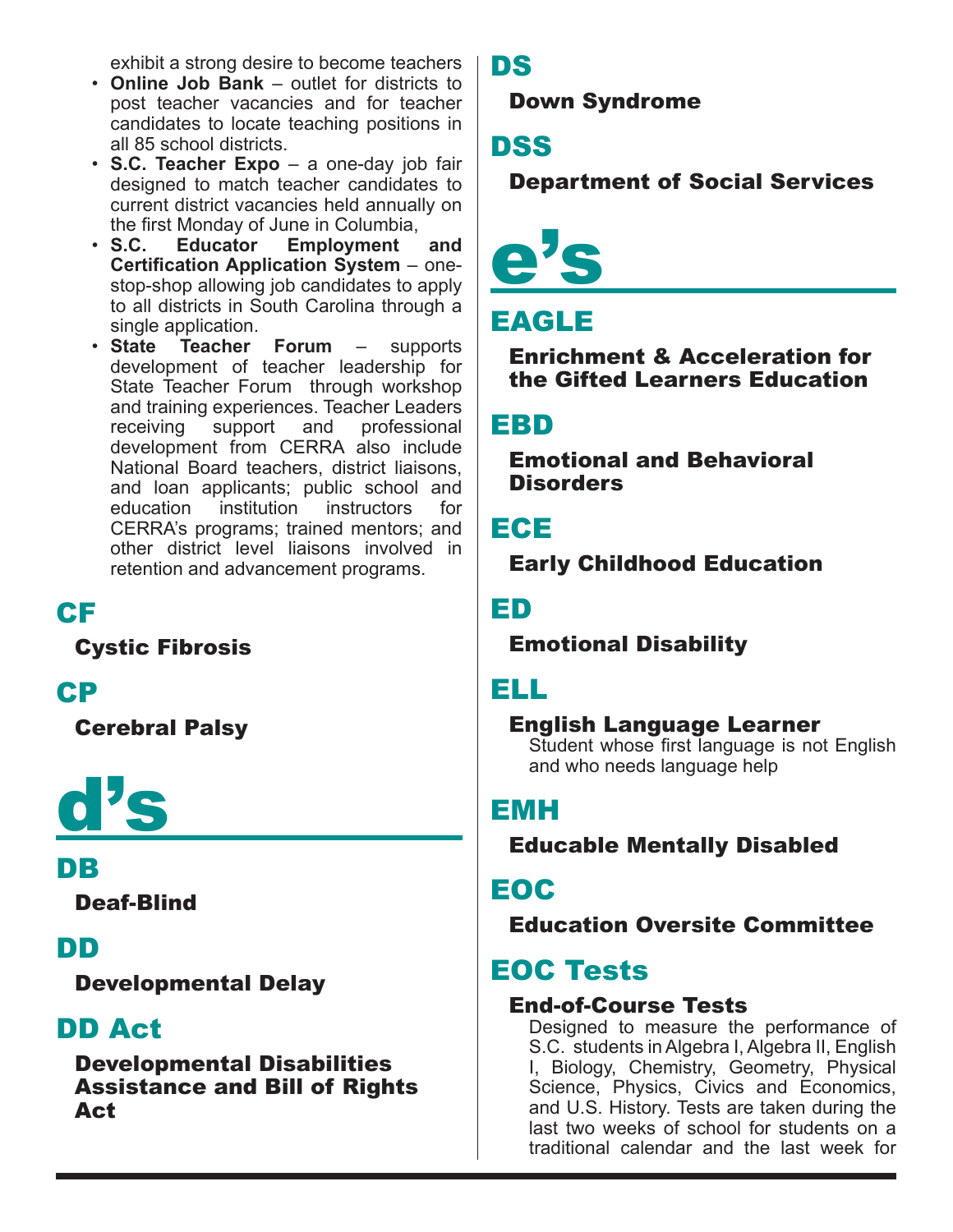students on the block schedule and summer school students.

#### EOG End-of-Grade

Tests in reading and mathematics that are taken by students in Grades 3-8 during the last three weeks of the school year.

## ERIC

#### Educational Resources Information Center

## ESD

Extended School Day

## ESEA

#### Elementary and Secondary Education Act

Principal federal law affecting K-12 education. When the ESEA of 1965 was reauthorized and amended in 2002, it was renamed the *No Child Left Behind* (NCLB) Act.

## ESL

#### English as a Second Language

Program with specialized instruction for students who are learning English as a new language.

## ETS

Educational Testing Service

## f's

## FAPE

Families and Advocates Partnership for Education

## FBA

Functional Behavorial Assessment

## FERPA

Family Educational Rights and

Privacy Act

## FOIA

Freedom of Information Act

FRL

Free and Reduced Priced Lunch

# g's

## GED

General Education Diploma

## GPA

Grade Point Average

## GRE

#### Graduate Record Exam

Exam that must be taken for admission into a graduate program

## GT

#### Gifted and Talented Education

## h's

#### HI

Hearing Impaired

## HO

Hearing Officer

## HOH

Hard of Hearing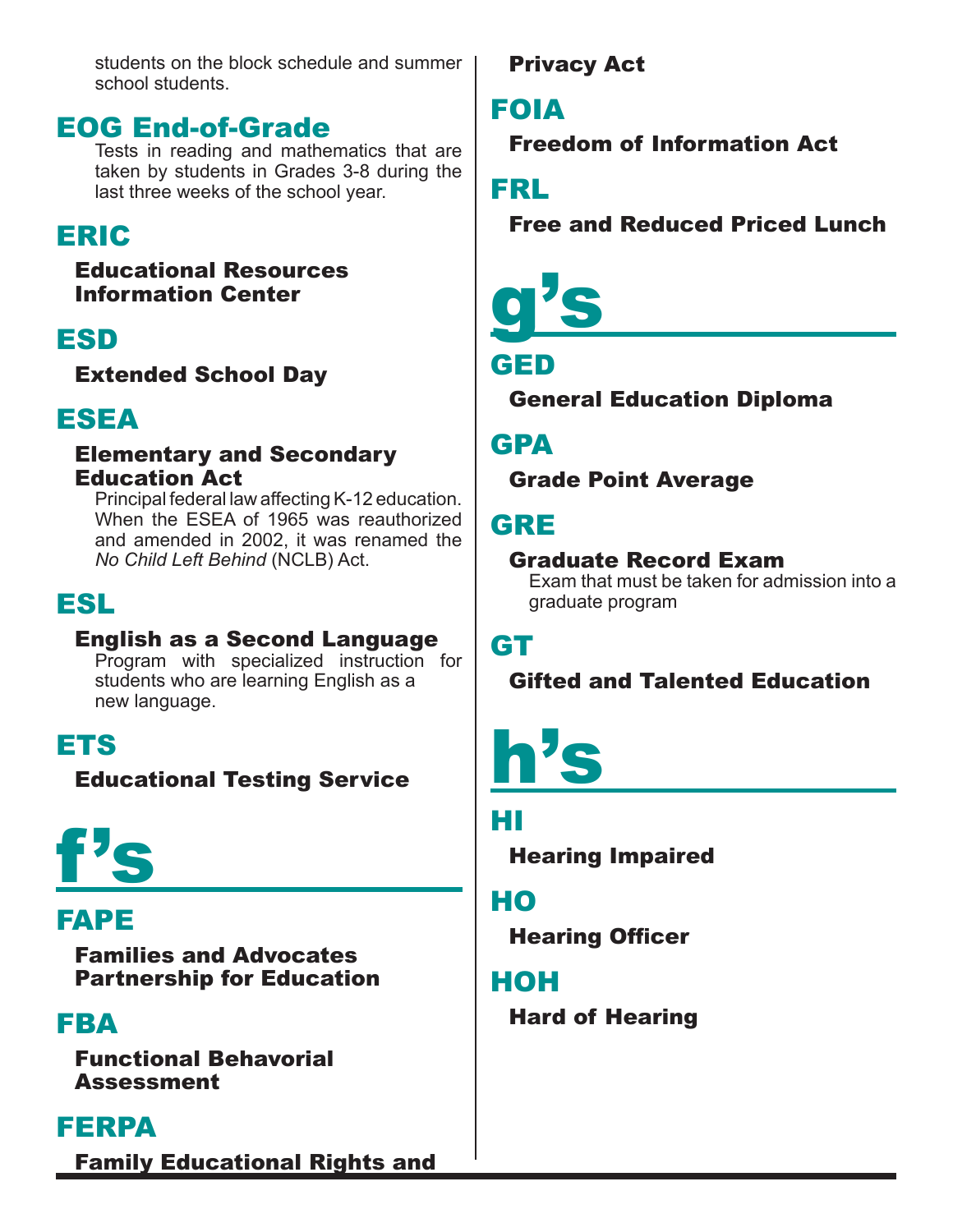# i's

## IDEA

#### Individuals with Disabilities Education Act

This federal law, reauthorized in 2004, is designed to ensure that all children with disabilities have available to them a free and appropriate public education that emphasizes special education and related services.

#### IEP

#### Individualized Education Program

A written statement required by federal law for a student with a disability developed, at least annually, by a team of professionals knowledgeable about the student and the parent. The plan describes the strengths of the child and the parents' concerns for enhancing the education of their child, and when, where, and how often services will be provided.

## IFSP

#### Individualized Family Service Plan

## IPT

#### IDEA Proficiency Test

Test used to determine the appropriate assessment for limited English proficient students.

## IQ

#### Intelligence Quotient

#### ITP

#### Individualized Transition Plan



## LD

#### Learning Disability

#### LEA

#### Local Education Agency

A local school system or a local school district

## LEP

#### Limited English Proficient

Student whose first language is not English who needs language help to take part in the regular curriculum and the statewide assessment system.

#### LRE

#### Least Restrictive Environment

## m's

#### MBD

Minimal Brain Dysfunction

#### MD

Muscular Dystrophy

#### MD

Multiple Disabilities

#### MH

Multiply Handicapped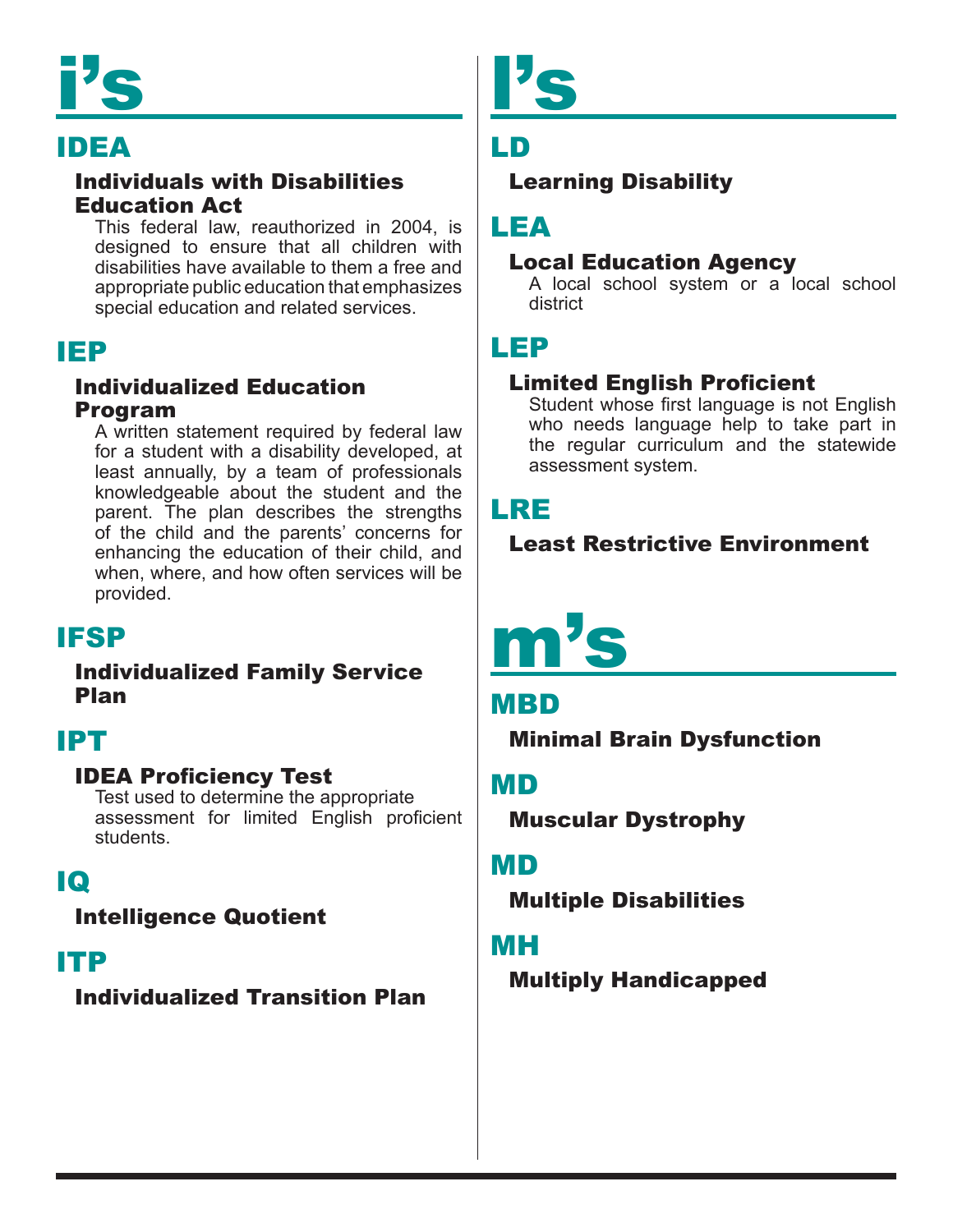# n's

## NAEP

#### National Assessment of Educational Progress

Assesses achievement of elementary and secondary students in various subject areas and provides data for comparing the performance of S.C. students to students nationally – called the Nation's Report Card

## NCLB

No Child Left Behind Act of 2001

## NIH

National Institutes of Health

## NLD; NVLD

Nonverbal Learning Disability

# o's

OCD Obsessive-Compulsive Disorder

## **OCR**

Office for Civil Rights

## ODD

Oppositional Defiant Disorder

## OHI

Other Health Impaired

## OI

Orthopedic Impairment

## O & M

Orientation and Mobility

## OT

Occupational Therapist; Occupational Therapy

p's

## P & A

Protection and Advocacy

## PAC

Parent Advisory Committee

#### PASS

Palmetto Assessment of State Standards

## PD

Physical Disability

## PDD

Pervasive Developmental **Disorder** 

## Perkins Act

Carl Perkins Vocational and Applied Technology Education Act

## PDA

Personal Data Assistant

## PMD

Profoundly Mentally Disabled

## PSAT

Preliminary Scholastic Aptitude Test

## PT

Physical Therapist; Physical Therapy